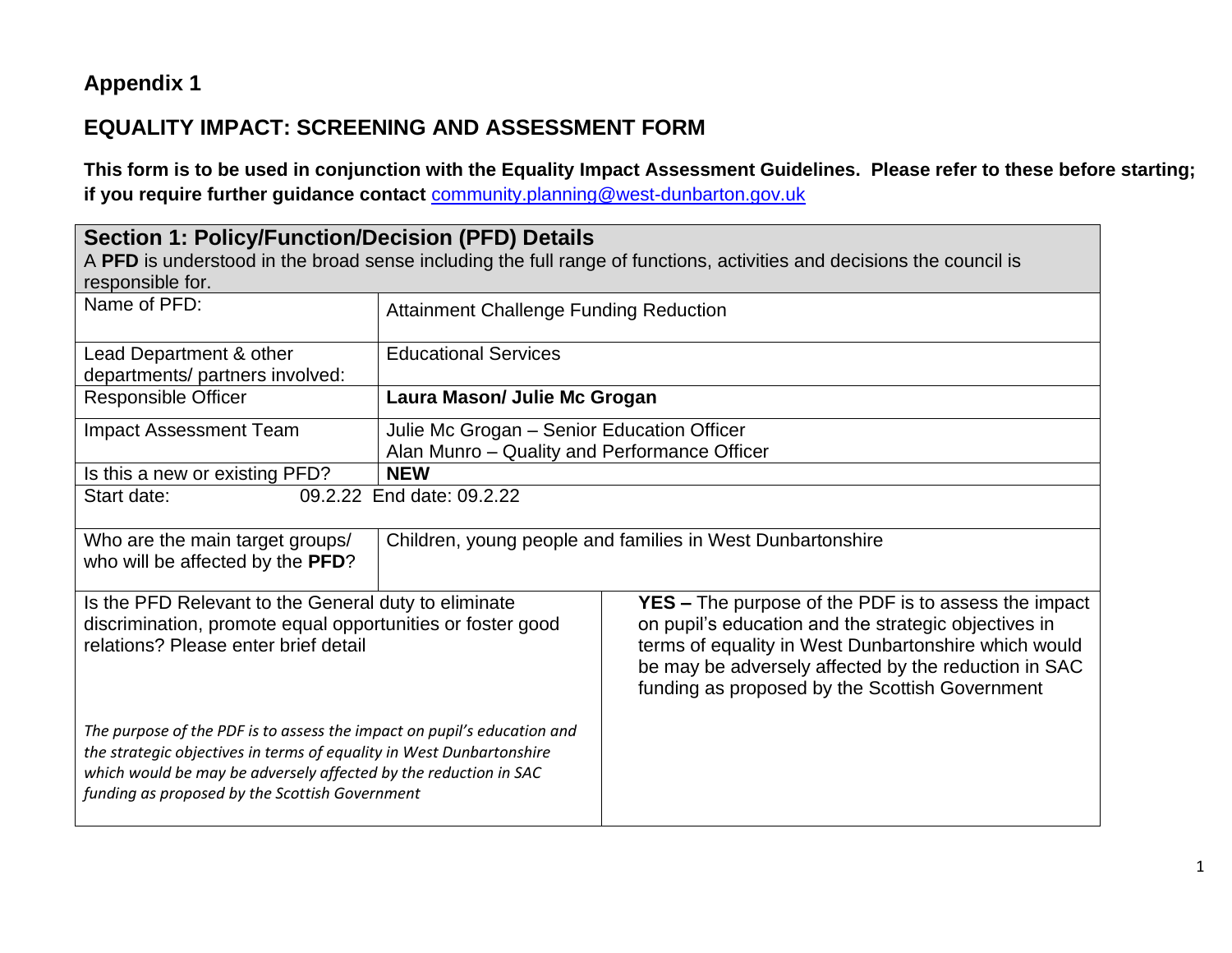| Yes:                       |                                   | If yes, complete all sections, 2-9                                                                                        |  |
|----------------------------|-----------------------------------|---------------------------------------------------------------------------------------------------------------------------|--|
| No:                        | If no, complete only sections 8-9 |                                                                                                                           |  |
|                            |                                   | If don't know, complete sections 2 & 3 to help assess relevance                                                           |  |
|                            |                                   |                                                                                                                           |  |
|                            |                                   |                                                                                                                           |  |
|                            |                                   |                                                                                                                           |  |
|                            |                                   |                                                                                                                           |  |
|                            | <b>Section 2: Evidence</b>        |                                                                                                                           |  |
|                            |                                   | Please list the available evidence used to assess the impact of this PFD, including the sources listed below. Please also |  |
|                            |                                   | identify any gaps in evidence and what will be done to address this.                                                      |  |
| <b>Available evidence:</b> |                                   |                                                                                                                           |  |
| Consultation/              |                                   | <b>Education Scotland</b>                                                                                                 |  |
| Involvement with           |                                   | <b>Scottish Government</b>                                                                                                |  |
| community, including       |                                   | <b>Heads of Establishments</b>                                                                                            |  |
|                            | individuals or groups or          |                                                                                                                           |  |
| staff as relevant          |                                   |                                                                                                                           |  |
| Research and relevant      |                                   | <b>Attainment Data</b>                                                                                                    |  |
| information                |                                   | <b>National Improvement Framework</b>                                                                                     |  |
|                            |                                   | Scottish Attainment Challenge national and local reports                                                                  |  |
| Officer knowledge          |                                   | Core WDC Officer-Team in place since 2015 to present                                                                      |  |
| <b>Equality Monitoring</b> |                                   | All monitoring is carried out using the WDC Improvement Framework with reports to Chief                                   |  |
| information - including    |                                   | <b>Education Officer, Education Committee, Scottish Government</b>                                                        |  |
| service and employee       |                                   |                                                                                                                           |  |
| monitoring                 |                                   |                                                                                                                           |  |
| Feedback from service      |                                   | Feedback is conducted using the WDC Improvement Framework                                                                 |  |
| users, partner or other    |                                   |                                                                                                                           |  |
|                            | organisation as relevant          |                                                                                                                           |  |
| Other                      |                                   |                                                                                                                           |  |
|                            |                                   | Are there any gaps in evidence? Please indicate how these will be addressed                                               |  |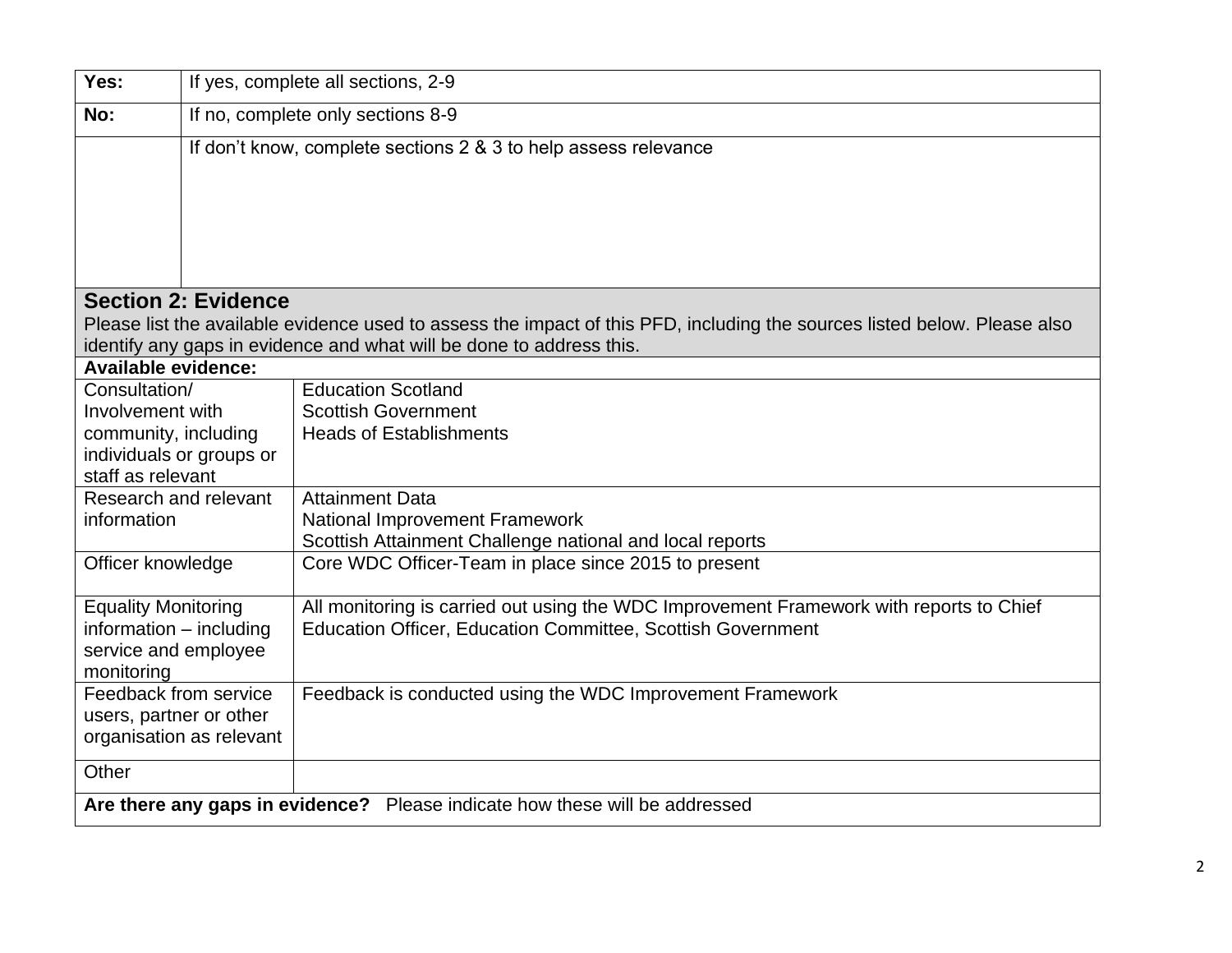| No Gaps identified                                               |              |                                                                                                              |                                                                                                                         |
|------------------------------------------------------------------|--------------|--------------------------------------------------------------------------------------------------------------|-------------------------------------------------------------------------------------------------------------------------|
| Gaps identified                                                  |              |                                                                                                              |                                                                                                                         |
| Measure to address<br>these                                      |              |                                                                                                              |                                                                                                                         |
|                                                                  |              | Note: Link to Section 6 below Action Plan to address any gaps in evidence                                    |                                                                                                                         |
|                                                                  |              |                                                                                                              |                                                                                                                         |
|                                                                  |              |                                                                                                              |                                                                                                                         |
|                                                                  |              |                                                                                                              |                                                                                                                         |
|                                                                  |              |                                                                                                              |                                                                                                                         |
|                                                                  |              |                                                                                                              |                                                                                                                         |
| <b>Section 3: Involvement and Consultation</b>                   |              |                                                                                                              |                                                                                                                         |
|                                                                  |              |                                                                                                              | Include involvement and consultation relevant to this PFD, including what has already been done and what is required to |
| be done, how this will be taken and results of the consultation. |              |                                                                                                              |                                                                                                                         |
|                                                                  |              |                                                                                                              | Please outline details of any involvement or consultation, including dates carried out, protected characteristics. Also |
|                                                                  |              | include involvement or consultation to be carried out as part of the developing and implementing the policy. |                                                                                                                         |
| <b>Details of consultations</b>                                  | <b>Dates</b> | <b>Findings</b>                                                                                              | <b>Characteristics</b>                                                                                                  |
|                                                                  |              |                                                                                                              | Race                                                                                                                    |
|                                                                  |              |                                                                                                              |                                                                                                                         |
|                                                                  |              |                                                                                                              | <b>Sex</b>                                                                                                              |
|                                                                  |              |                                                                                                              |                                                                                                                         |
|                                                                  |              |                                                                                                              | <b>Gender Reassignment</b>                                                                                              |
|                                                                  |              |                                                                                                              |                                                                                                                         |
|                                                                  |              |                                                                                                              | <b>Disability</b>                                                                                                       |
|                                                                  |              |                                                                                                              |                                                                                                                         |
|                                                                  |              |                                                                                                              | Age                                                                                                                     |
|                                                                  |              |                                                                                                              |                                                                                                                         |
|                                                                  |              |                                                                                                              | Religion/ Belief                                                                                                        |
|                                                                  |              |                                                                                                              |                                                                                                                         |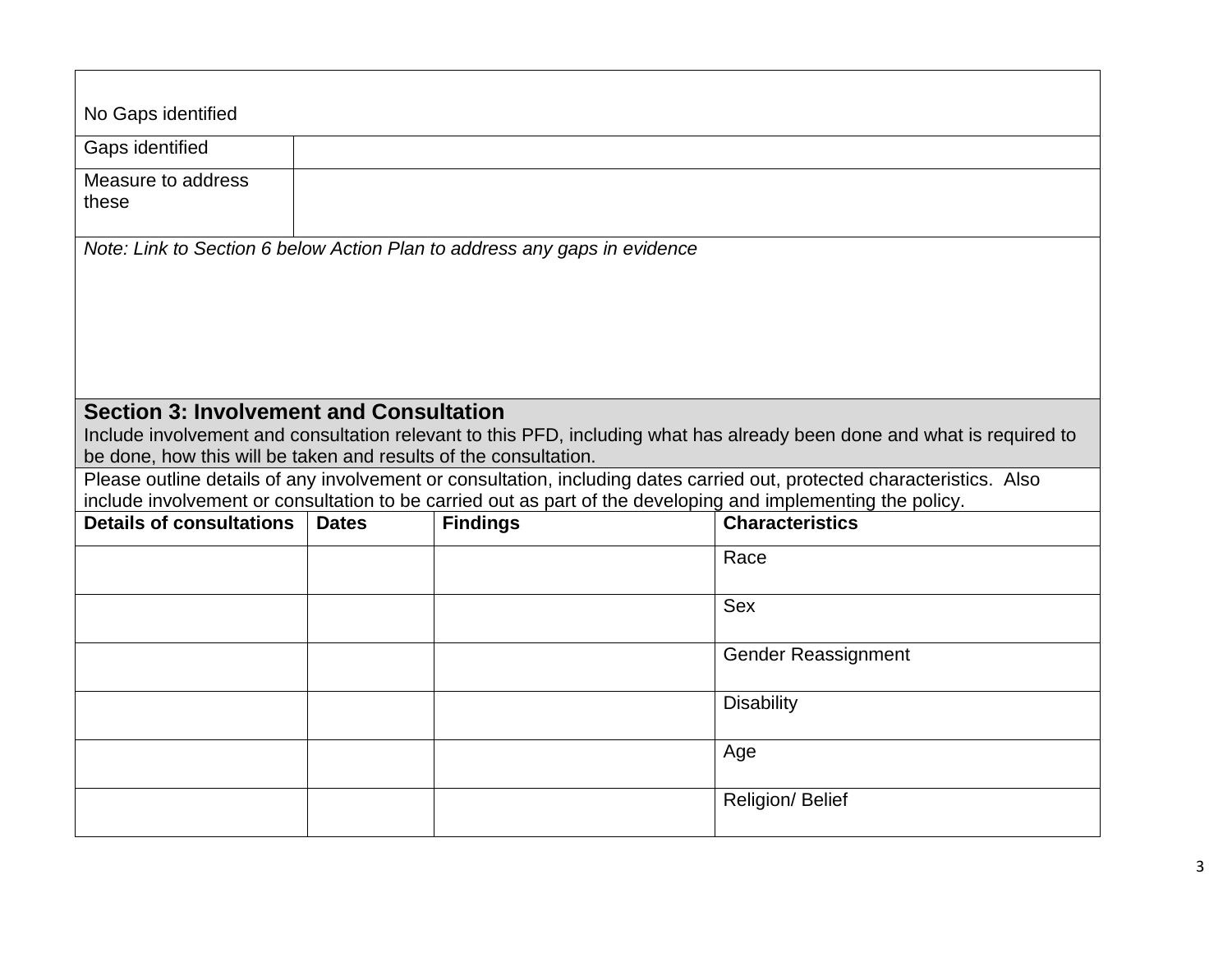|                                                                                                                                                                                                                  |                                                                                                                                                                                                                                                                                                                                                                                                                                                                                                                        | <b>Sexual Orientation</b>   |                     |
|------------------------------------------------------------------------------------------------------------------------------------------------------------------------------------------------------------------|------------------------------------------------------------------------------------------------------------------------------------------------------------------------------------------------------------------------------------------------------------------------------------------------------------------------------------------------------------------------------------------------------------------------------------------------------------------------------------------------------------------------|-----------------------------|---------------------|
|                                                                                                                                                                                                                  |                                                                                                                                                                                                                                                                                                                                                                                                                                                                                                                        | Civil Partnership/ Marriage |                     |
|                                                                                                                                                                                                                  |                                                                                                                                                                                                                                                                                                                                                                                                                                                                                                                        | Pregnancy/ Maternity        |                     |
| Service wide consultation<br>on going since 2015:<br>Feedback in all sectors<br>from parents, children,<br>young people, elected<br>members and partner<br>agencies<br>Note: Link to Section 6 below Action Plan | The likely impacts of the highly<br>significant decrease in funding will<br>include limiting our ability to adopt an<br>authority wide strategic approach to a<br>range of matters relating to raising<br>attainment, these include -<br>additional resources to support out of<br>hours and holiday learning;<br>provision of fast access to welfare /<br>wellbeing support for parents; family<br>outreach support;<br>provision of specialist staff to provide<br>wellbeing and mental health support<br>in schools | Cross cutting               |                     |
|                                                                                                                                                                                                                  |                                                                                                                                                                                                                                                                                                                                                                                                                                                                                                                        |                             |                     |
|                                                                                                                                                                                                                  | Section 4: Analysis of positive and Negative Impacts                                                                                                                                                                                                                                                                                                                                                                                                                                                                   |                             |                     |
| <b>Protected Characteristic</b>                                                                                                                                                                                  | <b>Positive Impact</b>                                                                                                                                                                                                                                                                                                                                                                                                                                                                                                 | <b>Negative Impact</b>      | <b>No</b><br>impact |
| Race                                                                                                                                                                                                             |                                                                                                                                                                                                                                                                                                                                                                                                                                                                                                                        |                             |                     |
| <b>Sex</b>                                                                                                                                                                                                       |                                                                                                                                                                                                                                                                                                                                                                                                                                                                                                                        |                             |                     |
| Gender                                                                                                                                                                                                           |                                                                                                                                                                                                                                                                                                                                                                                                                                                                                                                        |                             |                     |
| Re-assignment                                                                                                                                                                                                    |                                                                                                                                                                                                                                                                                                                                                                                                                                                                                                                        |                             |                     |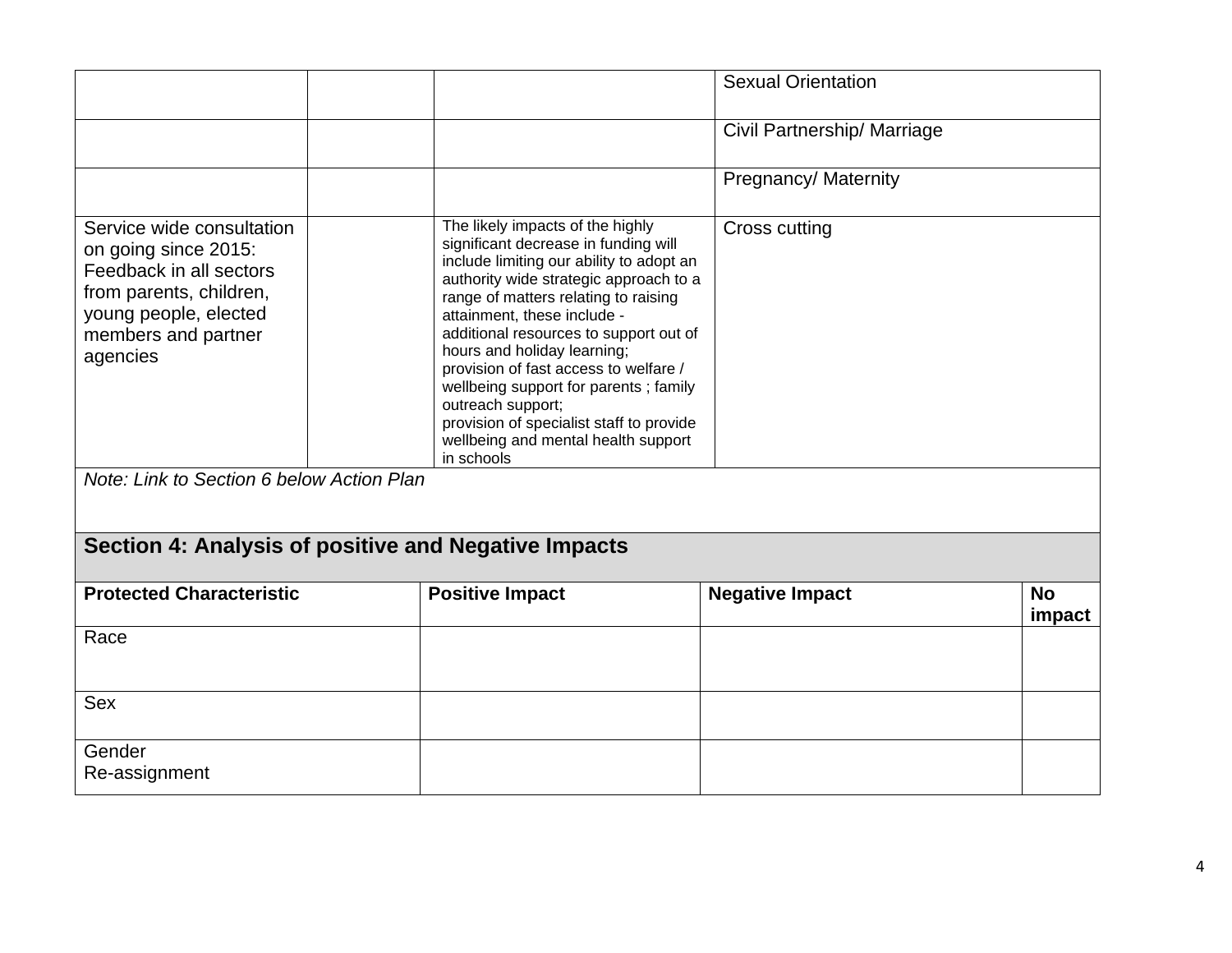| <b>Disability</b>         |                                                                                                                                                                                  |                                                                                                                                                                                                                                                                                                                                                                                                                                                                                                                                                                                                                                                                                                                                                                                                                                                       |  |
|---------------------------|----------------------------------------------------------------------------------------------------------------------------------------------------------------------------------|-------------------------------------------------------------------------------------------------------------------------------------------------------------------------------------------------------------------------------------------------------------------------------------------------------------------------------------------------------------------------------------------------------------------------------------------------------------------------------------------------------------------------------------------------------------------------------------------------------------------------------------------------------------------------------------------------------------------------------------------------------------------------------------------------------------------------------------------------------|--|
| Age                       |                                                                                                                                                                                  |                                                                                                                                                                                                                                                                                                                                                                                                                                                                                                                                                                                                                                                                                                                                                                                                                                                       |  |
| Religion/ Belief          |                                                                                                                                                                                  |                                                                                                                                                                                                                                                                                                                                                                                                                                                                                                                                                                                                                                                                                                                                                                                                                                                       |  |
| <b>Sexual Orientation</b> |                                                                                                                                                                                  |                                                                                                                                                                                                                                                                                                                                                                                                                                                                                                                                                                                                                                                                                                                                                                                                                                                       |  |
| <b>Cross Cutting</b>      | Long term progress had been<br>made with data from 2019<br>showing improved outcomes for<br>learners with a focus on<br>maximising progress and<br>embedding sustainable change. | The likely impacts of the highly significant<br>decrease in funding will include<br>limiting our ability to adopt an<br>authority wide strategic approach<br>to a range of matters relating to<br>raising attainment. The<br>requirement to work at pace to<br>accelerate progress will be<br>challenging. Examples of this are<br>likely to be:<br>• scrutiny and challenge by<br>excellence and equity team<br>to support sustained<br>improvement in schools<br>and ELC;<br>• additional resource to support<br>out of hours and holiday<br>learning;<br>provision of fast access to<br>welfare / wellbeing support<br>for parents; family outreach<br>support;<br>provision of specialist staff to<br>provide wellbeing and mental<br>health support in schools and<br>provision of additional<br><b>Educational Psychologist</b><br>support; and |  |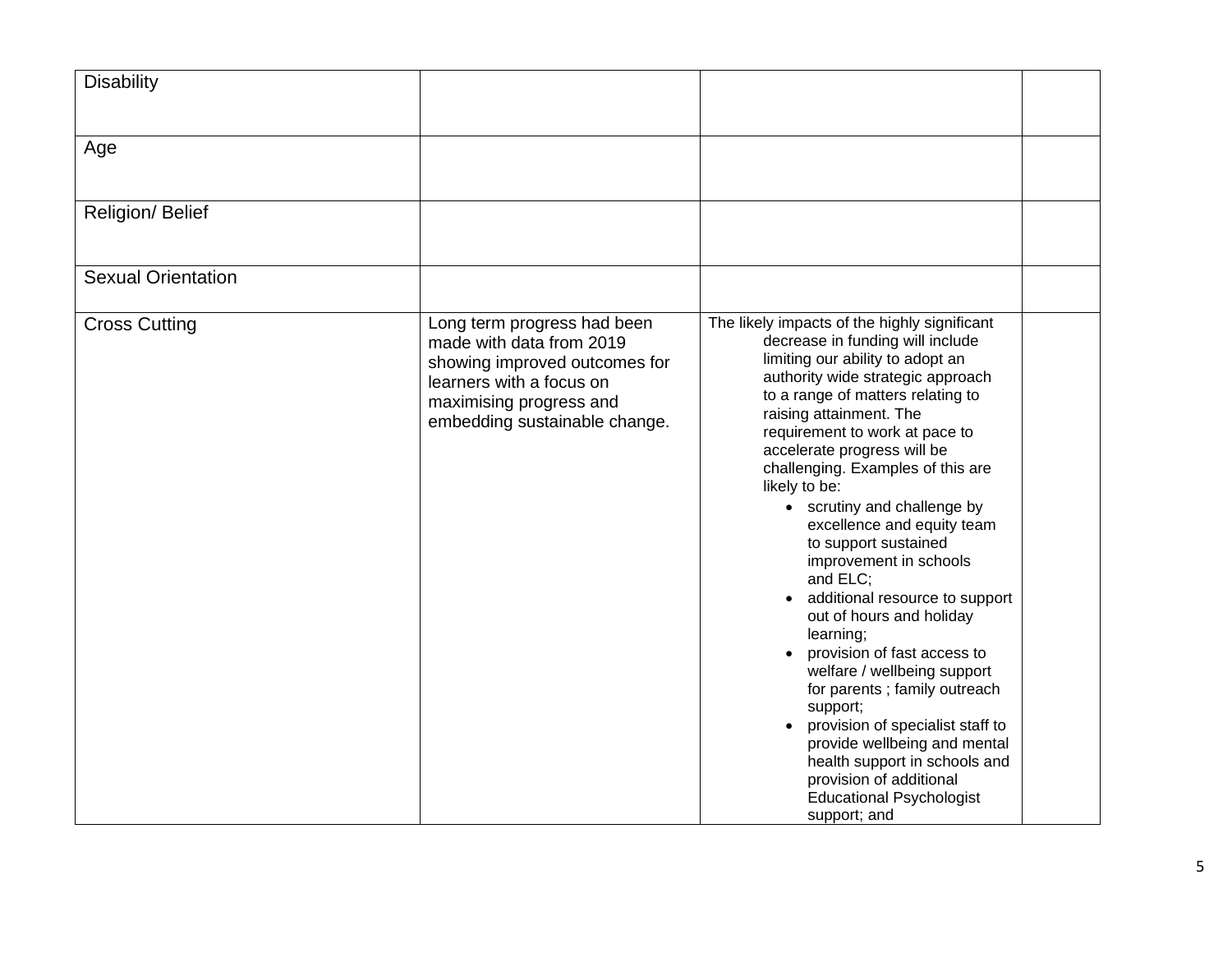|                                                                                                                                                                                             |                                                          | provision of authority wide<br>collaborative and professional<br>learning focusing on<br>excellence and equity. |  |  |
|---------------------------------------------------------------------------------------------------------------------------------------------------------------------------------------------|----------------------------------------------------------|-----------------------------------------------------------------------------------------------------------------|--|--|
| Civil Partnership/ Marriage; this PC is<br>not listed as relevant for Specific<br>Duties; however under the General<br>Duty we are required to eliminate any<br>discrimination for this PC. |                                                          |                                                                                                                 |  |  |
| Note: Link to Section 6 below Action Plan in terms of addressing impacts                                                                                                                    |                                                          |                                                                                                                 |  |  |
| <b>Section 5: Addressing impacts</b><br>Select which of the following apply (use can choose more than one) and give a brief explanation – to be expanded in<br>Section 6: Action Plan       |                                                          |                                                                                                                 |  |  |
| 1. No major change                                                                                                                                                                          |                                                          |                                                                                                                 |  |  |
| 2. Continue the PFD                                                                                                                                                                         |                                                          |                                                                                                                 |  |  |
| 3. Adjust the PFD                                                                                                                                                                           | This would lead to adaptations across key service areas. | Scope exists to mitigate the adverse impact on pupils arising from the reduced funding.                         |  |  |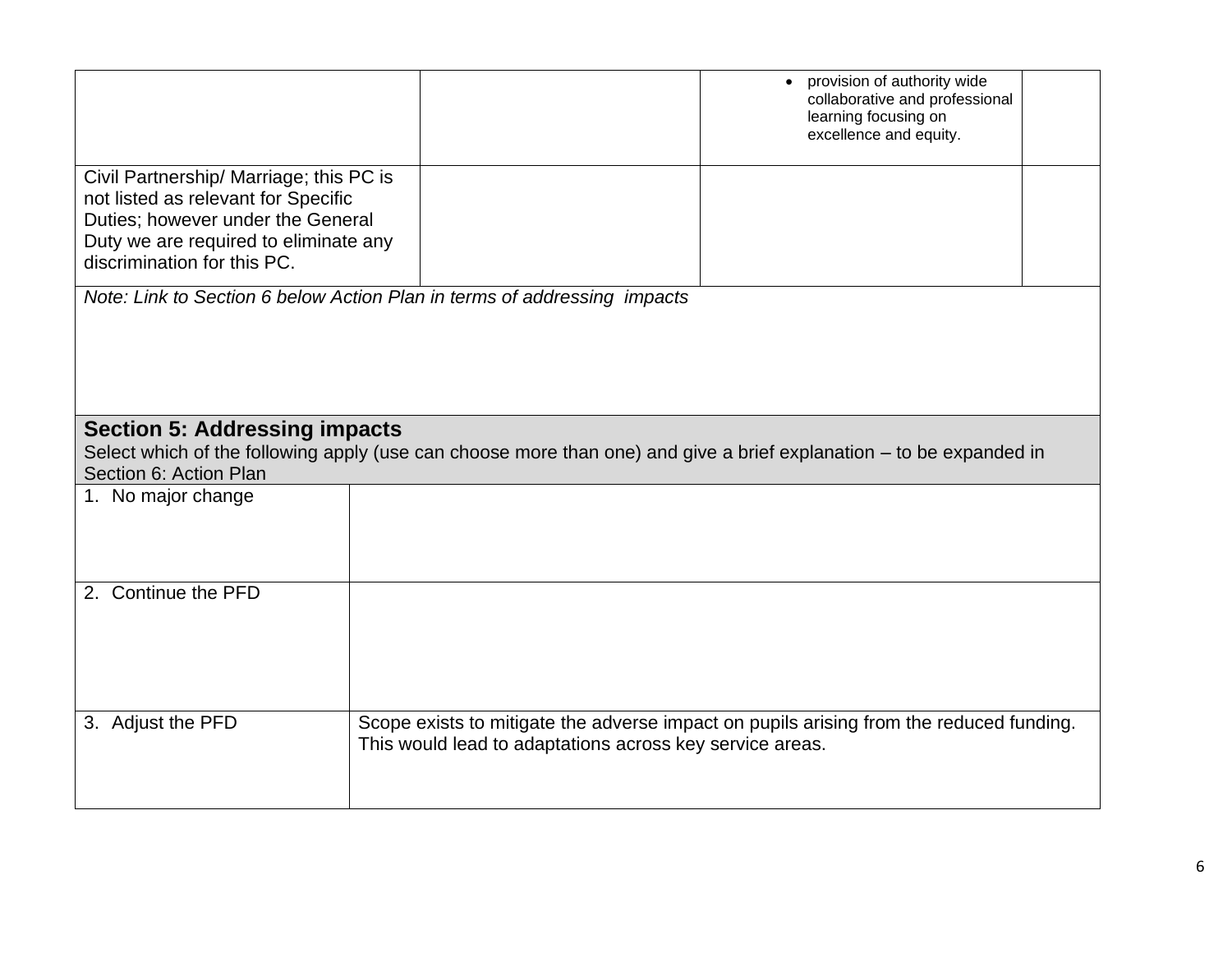| 4. Stop and remove the PFD                |  |  |
|-------------------------------------------|--|--|
|                                           |  |  |
|                                           |  |  |
|                                           |  |  |
|                                           |  |  |
|                                           |  |  |
|                                           |  |  |
| Give reasons:                             |  |  |
|                                           |  |  |
|                                           |  |  |
|                                           |  |  |
| Note: Link to Section 6 below Action Plan |  |  |
|                                           |  |  |
|                                           |  |  |

| Section 6: Action Plan describe action which will be taken following the assessment in order to; reduce or remove any |             |                         |             |                                 |
|-----------------------------------------------------------------------------------------------------------------------|-------------|-------------------------|-------------|---------------------------------|
| negative impacts, promote any positive impacts, or gather further information or evidence or further consultation     |             |                         |             |                                 |
| <b>Action</b>                                                                                                         | Responsible | <b>Intended outcome</b> | <b>Date</b> | <b>Protected Characteristic</b> |
|                                                                                                                       | person      |                         |             |                                 |
|                                                                                                                       |             |                         |             | <b>Disability</b>               |
|                                                                                                                       |             |                         |             | Gender                          |
|                                                                                                                       |             |                         |             | <b>Gender Reassignment</b>      |
|                                                                                                                       |             |                         |             | Race                            |
|                                                                                                                       |             |                         |             | Age                             |
|                                                                                                                       |             |                         |             | Religion/Belief                 |
|                                                                                                                       |             |                         |             | <b>Sexual Orientation</b>       |
|                                                                                                                       |             |                         |             | Civil Partnership/ Marriage     |
|                                                                                                                       |             |                         |             | Pregnancy/ Maternity            |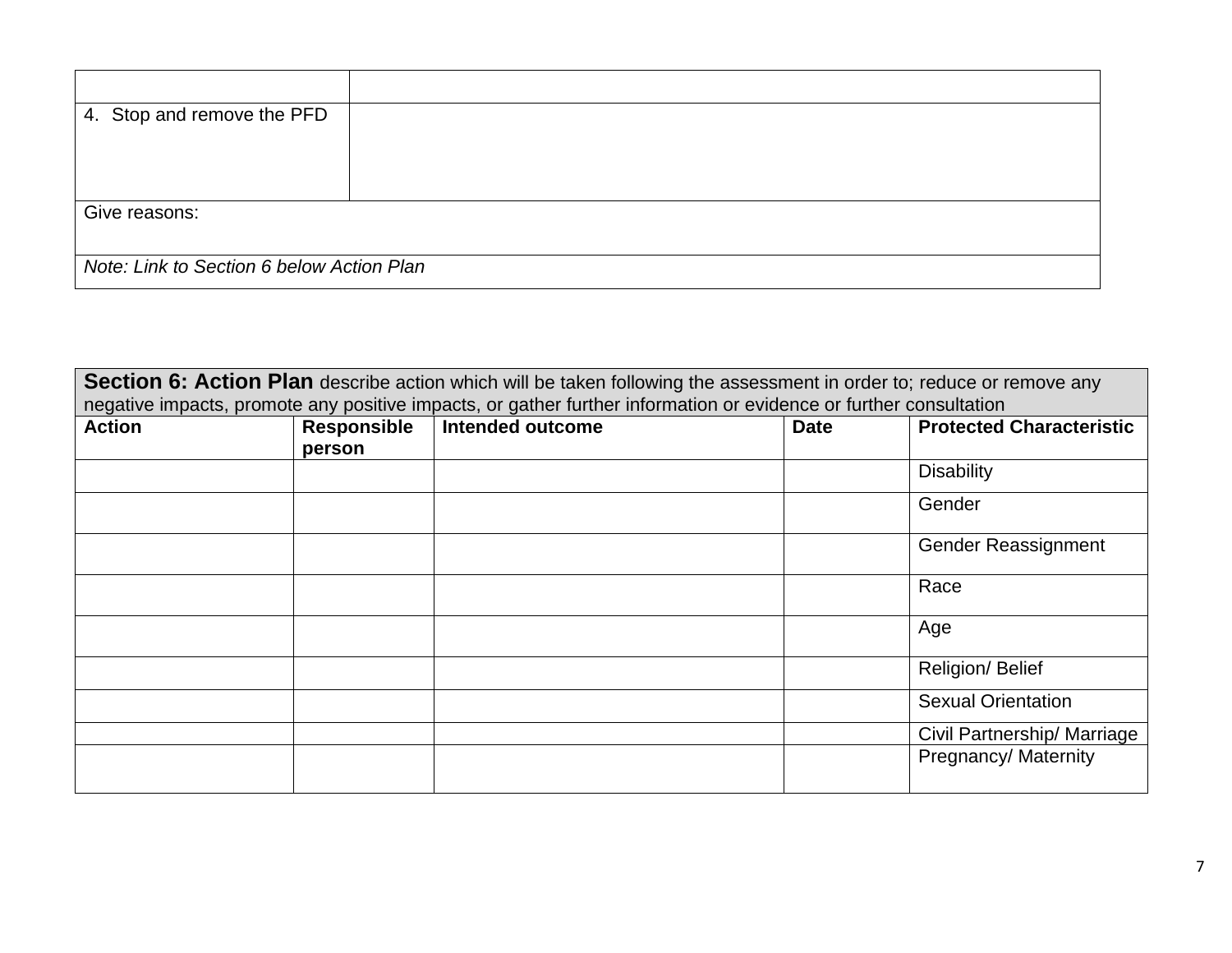| Continuation of the                                                    |  | Build on progress achieved; identify                                                                                 |  | Cross cutting  |  |
|------------------------------------------------------------------------|--|----------------------------------------------------------------------------------------------------------------------|--|----------------|--|
| service review of the                                                  |  | key areas of risk to delivery of                                                                                     |  |                |  |
| strategy to raise                                                      |  | improved outcomes; plan modifications                                                                                |  |                |  |
| attainment and                                                         |  | to reflect the reduction in SG Funding                                                                               |  |                |  |
| achievement                                                            |  |                                                                                                                      |  |                |  |
|                                                                        |  | Are there any negative impacts which cannot be reduced or removed? please outline the reasons for continuing the PFD |  |                |  |
|                                                                        |  | The reduced funding model coupled with the current context of the pandemic.                                          |  |                |  |
|                                                                        |  |                                                                                                                      |  |                |  |
|                                                                        |  |                                                                                                                      |  |                |  |
|                                                                        |  |                                                                                                                      |  |                |  |
|                                                                        |  |                                                                                                                      |  |                |  |
|                                                                        |  |                                                                                                                      |  |                |  |
|                                                                        |  |                                                                                                                      |  |                |  |
|                                                                        |  |                                                                                                                      |  |                |  |
|                                                                        |  |                                                                                                                      |  |                |  |
|                                                                        |  |                                                                                                                      |  |                |  |
|                                                                        |  |                                                                                                                      |  |                |  |
|                                                                        |  |                                                                                                                      |  |                |  |
|                                                                        |  |                                                                                                                      |  |                |  |
| <b>Section 7: Monitoring and review</b>                                |  |                                                                                                                      |  |                |  |
| Please detail the arrangements for review and monitoring of the policy |  |                                                                                                                      |  |                |  |
| How will the PFD be monitored?                                         |  |                                                                                                                      |  |                |  |
| What equalities monitoring will be put in place?                       |  |                                                                                                                      |  |                |  |
| When will the PFD be reviewed?                                         |  |                                                                                                                      |  |                |  |
|                                                                        |  |                                                                                                                      |  |                |  |
| Is there any procurement involved in this PFD? If                      |  |                                                                                                                      |  |                |  |
| yes please confirm that you have read the WDC                          |  |                                                                                                                      |  |                |  |
| Equality and Diversity guidance on procurement                         |  |                                                                                                                      |  |                |  |
| <b>Section 8: Signatures</b>                                           |  |                                                                                                                      |  |                |  |
| The following signatures are required:                                 |  |                                                                                                                      |  |                |  |
| Lead/ Responsible Officer:                                             |  | Signature: Julie Mc Grogan                                                                                           |  | Date:13/01/22  |  |
| <b>EIA Trained Officer:</b>                                            |  |                                                                                                                      |  | Date: 13/01/22 |  |
|                                                                        |  | Signature: Alan Munro                                                                                                |  |                |  |
| Section 9: Follow up action                                            |  |                                                                                                                      |  |                |  |